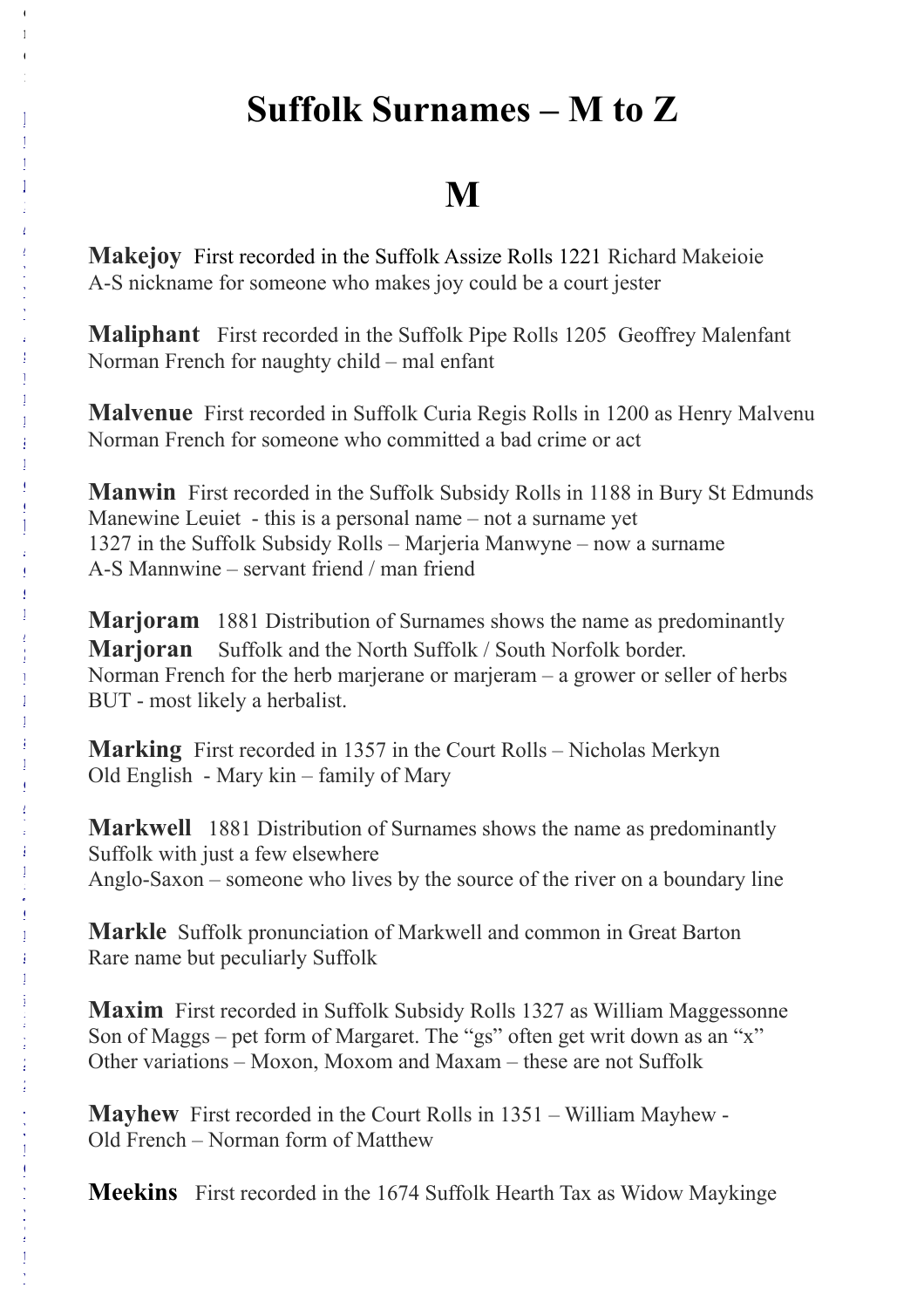Meekin literally means the family of Mayhew – May being short for Mayhew plus kin (family) May Kin Meekin. And Meekins means son of Meekin

**Making** which is another Suffolk variation of the surname Family (kin) of May (Mayhew)

**Mayse** which is another Suffolk variation of the surname Son of May (Mayhew)

**Moye** – This is another Suffolk variation and the Suffolk pronunciation of May Son of May (Mayhew) Moye

**Melding** First recorded in 1327 Suffolk Subsidy Rolls Remigius de Meldingge Someone from Milden Suffolk

**Melford** First recorded in Bury St Edmunds in 1095 as Hubert de Meleforda Someone from Long Melford

**Mendham** First recorded in 1195 Suffolk Pipe Rolls William de Mendeham Someone from Mendham

**Morling** 1881 census shows the name in Suffolk and a few in Cambs. "Moor" is Anglo-Saxon, not just for moor, but also for fen or marsh. "Ling" is Anglo-Saxon for son of, young of or followers of Therefore, we have the son of (ling) a dweller by the moor (fen or marsh)

**Morphew** This is a Suffolk variation of Morfey

Originally in the Northamtonshire Pipe Rolls as Wido Malfeth in 1130 But – in 1564 in the Suffolk Pipe Rolls we see it writ down for the first time as Morfewe and later in 1629 as Jedion Morphewe – first time with the "ph". It's a Norman name – Mal Fe meaning Bad Faith and originally was a term of abuse given to the Saracens or the devil – later - someone who's Ill-omened – lots of bad luck - bedevilled

**Mothersole** First recorded as a surname in 1674 Suffolk Hearth Tax as John Mothersole - Before that as an Anglo-Saxon personal or first name Anglo-Saxon - modig sawol – meaning brave proud soul OR it could be an oath name Modhers Sawol – by my mother's soul

**Motte** First recorded in Beccles and is Norman referring to a fortified hill Motte and Bailey castles and fortifications – the motte was the fortified hill and the bailey was the protected courtyard down below Motte is someone who lives on or at a fotified hill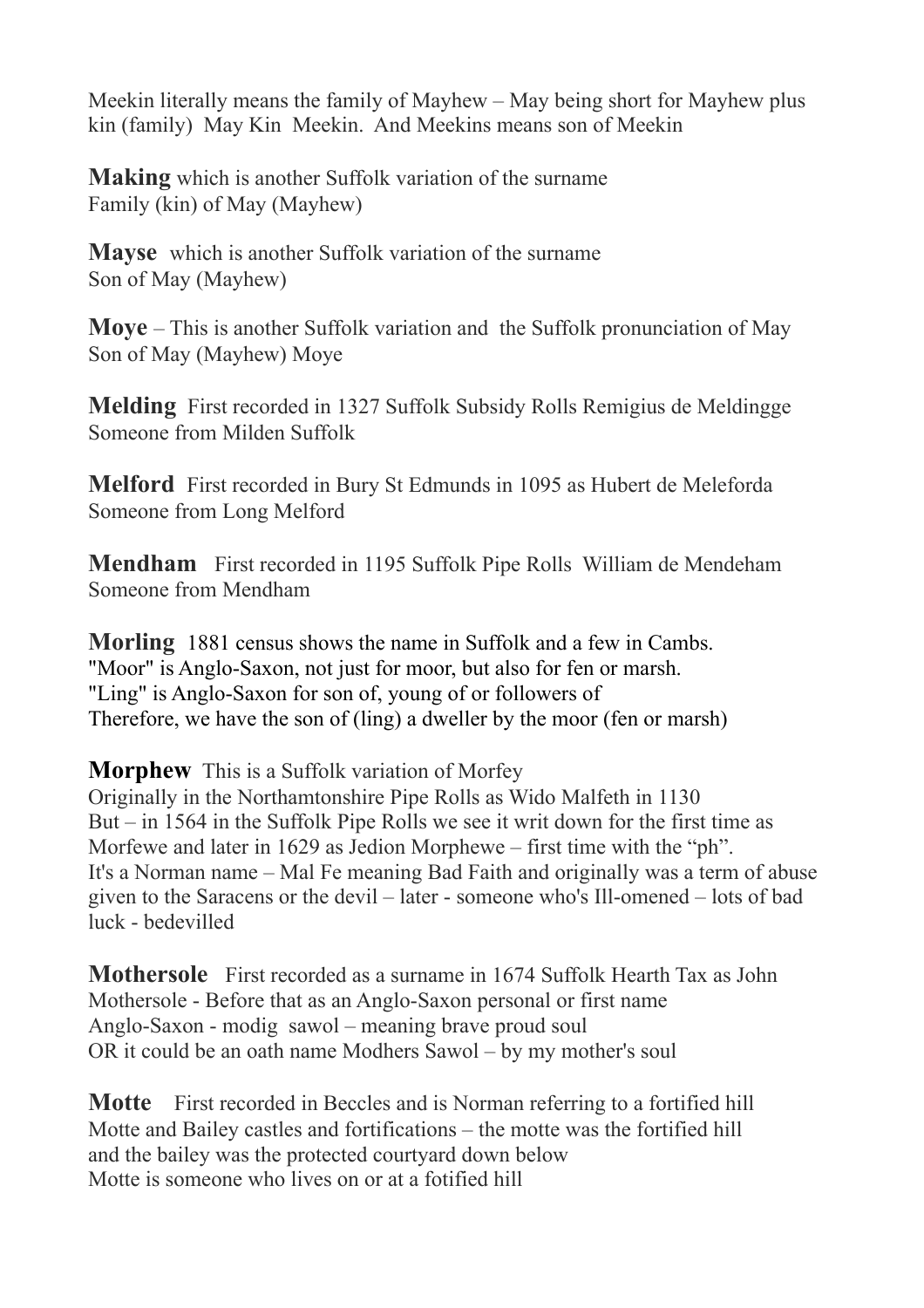**Mouser** First recorded in ICC, Cambridge Inquisition, part of Domesday Book AEluric Mus – Anglo-Saxon for mouse – and led to surname Mouse Mus (mouse) - A-S nickname for someone behaving like a mouse – timid and shy OR the complete opposite – brash and gregarious.

Howsumever the Mouser variation appears peculiarly Suffolk and could also refer to a pest controller

**Mower** First recorded in Suffolk as Mower in 1305 in the Pinchbeck Register Anglo-Saxon - mawan – to mow – a mower

**Mullenger** Variation of Mulliner - First recorded in Suffolk as Mullenger in the 1674 Hearth Tax – Norman French Molinier for miller

**Munnings** First recorded in Suffolk Domesday Book 1086 as Mundingus Anglo-Saxon - Munding meaning son of Munda – Munda meaning protector

**Musk** First recorded in the Suffolk Subsidy Rules in 1327 as Geoffrey Morch which is the Anglo-Saxon pronunciation and the Viking pronunciation is Musk It literally means the younger son

**Mutimer** Suffolk variation of Mortimer – from Mortemer (Seine-Inferiure)

**Muttit** – First recorded in Suffolk in the late  $1600s$  – French Huguenot name derives from Mottet or similar meaning small fortified hill

**Muttock** Suffolk variation of Maddock and Mattock -A pre 7<sup>th</sup> century personal name from Celtic origins, either Breton, Cornish, or Welsh – derives from Matoc or Madawc meaning the goodly one.

## **N**

**Nesling** 1524 Suffolk Subsidy Rolls as Nicholas Nestlyng Anglo-Saxon for nestling – a young bird too young to leave the nest – a young child or Anglo-Saxon nestlian – to make a nest or home

**Nickles –** Suffolk variation of Nicholas - appears in the 1086 Domesday Book. Comes from the Greek – meaning "Victory People" - a common Medieval name First recording of Nickles is in the 1783 Suffolk Pipe Rolls

**Noller** Originally – atten Alder – dweller by the alders – later pronounced atte Nolder – later as Noller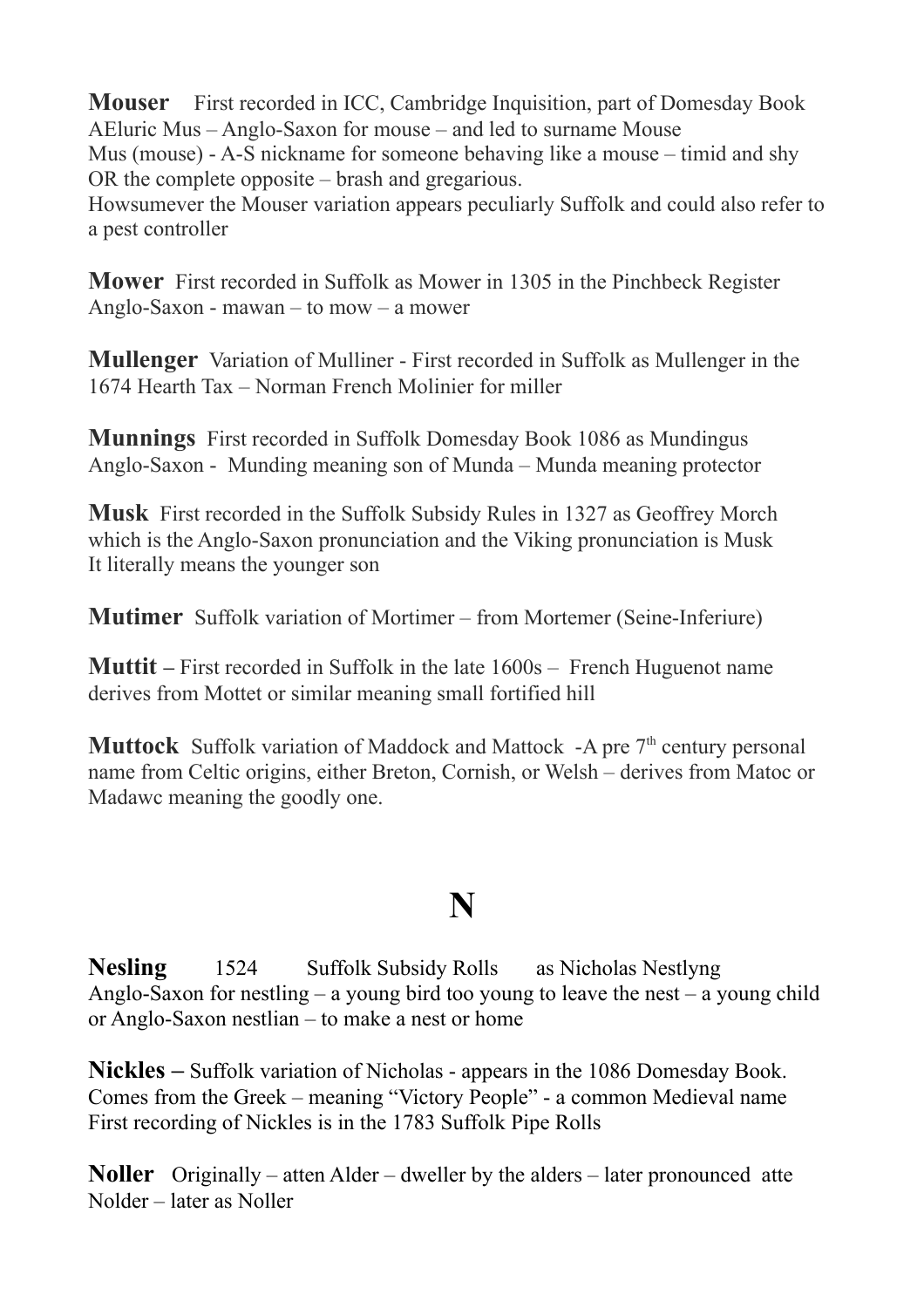**Noy** first recorded in Suffolk in 1327 as Noysse in the Subsidy Rolls – It's Hebrew – Noah - meaning long life

## **O**

**Orford** - Richard de Oreford 1191 in the Suffolk Pipe Rolls and literally means – someone from Orford.

**Orris / Oris / Orriss**– 1668 in Suffolk Subsidy Rolls William Orice Comes from the Latin "Horatius" – a Roman family Name came over to England during the Renaissance from Italy  $14<sup>th</sup>$  to  $17<sup>th</sup>$  century

**Ortis** - 1327 Suffolk Subsidy Rolls - Artoys - Norman French someone from Artois France

**Orvis** Suffolk variation of office or officer – Norman French orfreis meaning a dealer in orphrey or gold embroidery

**Ours** Suffolk variation of Owers – first recorded in Suffolk 1524 Subsidy Rolls Anglo-Saxon for dweller near a bank or steep slope

**Outlaw** First recorded in Suffolk Feet of Fines 1230 as Alan le Vtlage Viking name utlagi - pronounced outlaw

**Oxfoot** First recorded in Suffolk in 1199 in the Charter Rolls – Godwin Oxefot Anglo-Saxon for ox foot – nickname for someone with large feet

## **P**

**Pakenham** 1196 in Bury St Eds as William de Pekenham from Pakenham Suffolk

**Papillon** First recorded in 1095 in Bury St Edmunds as Turoldus Papilio Norman French - "papillon" meaning butterfly - meaning inconsistant

**Pamplin** 1496 the Suffolk variation, Plampeyn, was recorded. Later in 1564 as Plampen and the Suffolk Subsidy Rolls of 1568 as Plampin. The name is of Norman French origin ('Blanc Pain') denoting a white bread baker

**Pannifer** Suffolk variation of Pennyfather and first recorded in Suffolk 1749 Pipe Rolls - Anglo-Saxon for penig foeder – penny father – a miser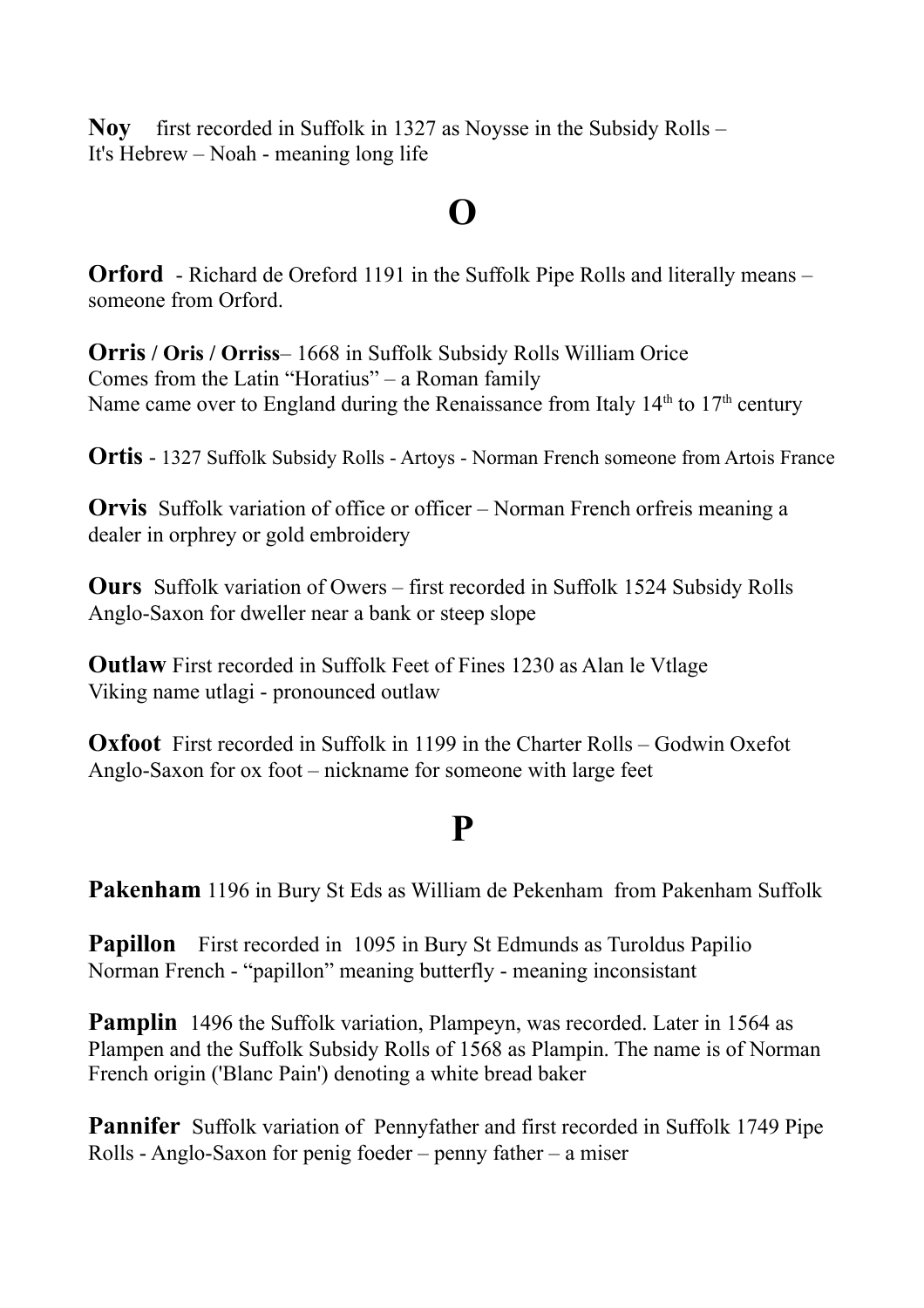**Pattle** - First appears in the records – mid  $16<sup>th</sup>$  century – A Suffolk variation of Middle English beadle, originally a minor parish official in the English church

**Perebourne** First recorded in 1229 in Suffolk Feet of Fines as Walter Perbrun Anglo-Saxon for pear brown – nickname for a swarthy complexion

**Perkinson** Suffolk variation of Parkinson - son of Perkin or Parkyn which in itself means son of or family of Pierre

**Pettingale** 1201 in the Suffolk Curia Regis Rolls as Walterus filius Portingalliae – Walter, the son of the Portuguese - From the Middle English word Portingale meaning "from Portugal"

**Pickers** 1881 distribution map shows the name as Suffolk only Anglo-Saxon for maker or seller of pikes or pick axes

**Pickess** 1881 distribution map shows the name as East Anglian but very predominantly Suffolk - same as Pickers above - maker or seller of pikes or pick axes

**Pilborough** 1881 distribution map shows the name as predominantly Suffolk **Pilbow** From a lost Suffolk village, Pileburgh (pron. Pillbra or similar) **Pilbrow** In the Bosmere Hundred - Anglo-Saxon Pileberga

**Pinner** – Does not mean from Pinner in Mddx.

1881 Distribution map shows the name as very Suffolk and common in Ramsholt Someone who makes pins – big wooden pins for joining especially boat building

**Pintel** - First recorded in 1177 in Suffolk Pipe Rolls as Robert Pintel Anglo-Saxon for the male part – very rare name – and has gone under the radar

**Pipe** – First recorded in the Domesday Book 1086 – meaning a piper

**Playford** – 1130 in the Suffolk Pipe Rolls as Fulcher de Pleiforda - from Playford

**Pleasants** Suffolk variation of Pleasance Norman French plaisance – meaning pleasant and usually referred to a female

**Posford** 1568 in the Suffolk Subsidy Rolls - Very specific from Potsford Barn in Letheringham, Suffolk – near Wickham Market

**Powling** Suffolk variation of Paulin - Means son of Paul

**Pritty** 1327 in the Suffolk Subsidy Rolls as Robert Prytty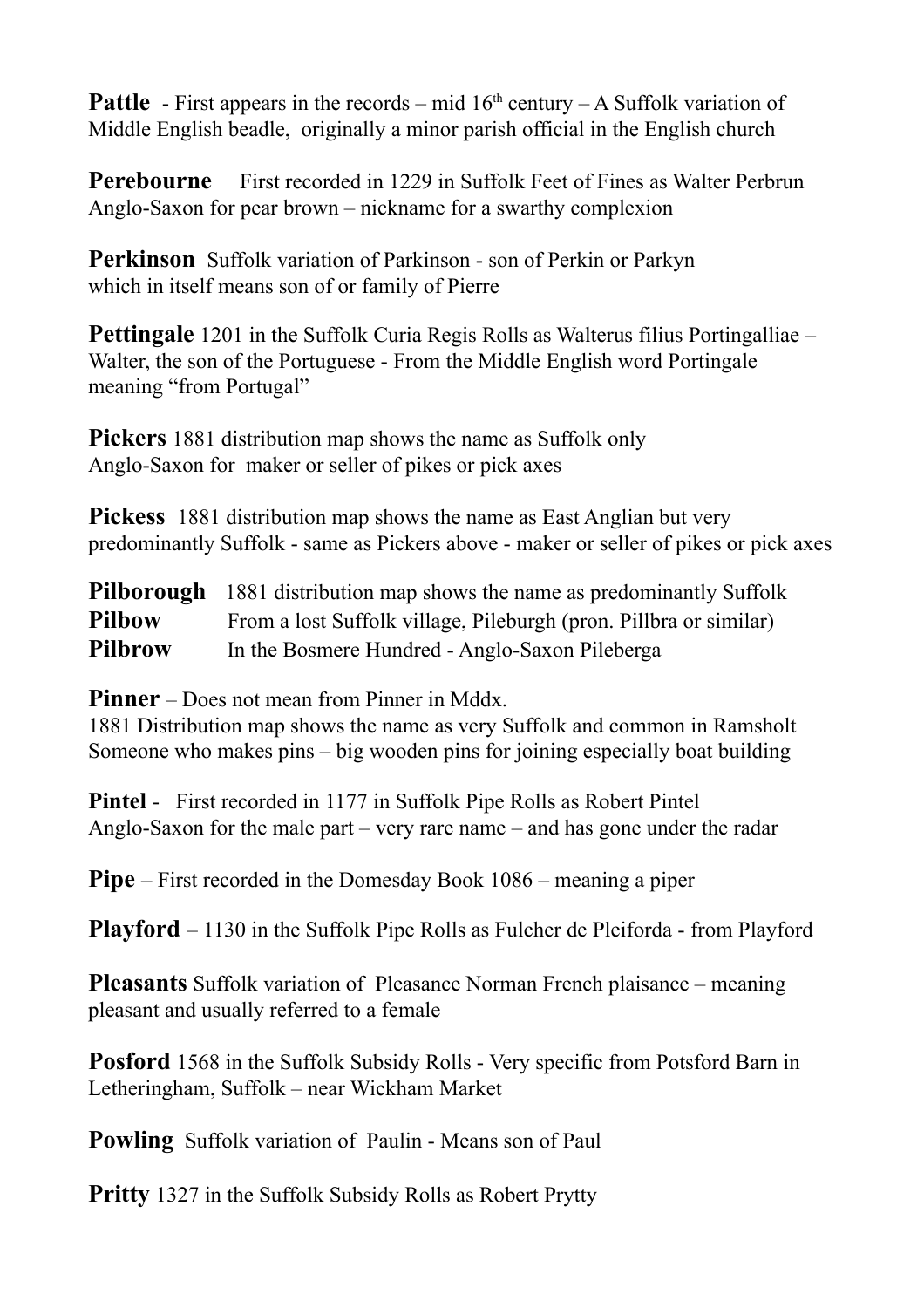Anglo-Saxon "preatigg" for crafty and cunning

**Pulfer** 1881 distribution map shows it as a Suffolk surname and common in Little Welnetham - Anglo-Saxon "pulver" for one who grinds powders – at first for medicinal purposes, but later it also meant gunpowder.

**Pung** 1881 distribution map shows it as a Suffolk surname common in Bricett From Anglo-Saxon pung meaning purse or pouch - a maker of purses and pouches.

## **R**

**Raker** This is a Suffolk variation of the surname Rake or Raikes Anglo-Saxon name meaning someone who lives in a narrow valley Anglo-Saxon word hraca meaning throat – narrow valley shaped like a throat.

**Rampley / Rampling** from a lost Suffolk village.

**Rattell** Suffolk diminutive of the name Ratt – means son of Ratt – Anglo-Saxon raet – would refer to a rat catcher – therefore son of a ratcatcher

**Redditt** Suffolk variation of Readett, Anglo-Saxon hreodet dweller by the reed bed

**Regent** Is a Suffolk name - Believed to have come from the Irish name Regane – first recorded in Dublin in 1264 - from the Irish Gaelic name Riagain – little king

**Redgrave** - First recorded in 1179 in Suffolk Pipe Rolls as Ebrard de Redegraue Literally means from Redgrave, Suffolk. Redgrave comes from Anglo-Saxon read graef meaning reed pit

**Rell** derives from Rolf or Raoul – nickname from the Old Viking for wolf - First recorded in the Domesday Book – 1086 It means son of Raoul

**Revans** First recorded in the Domesday Book 1086 as Leduuinus filius Reuene Nickname for raven – black shiny hair - Several variations, Raven, Ravens, Revens. Revans is the Suffolk variation

**Riddleston(e)** Ridel is Norman French for a small hill and ton is Anglo-Saxon for farmland settlement – from a farmland settlement on a small hill or from a lost hamlet near Polstaed

**Ridgeon** Suffolk pron. of Riching or Richin - Norman French name – son of Rich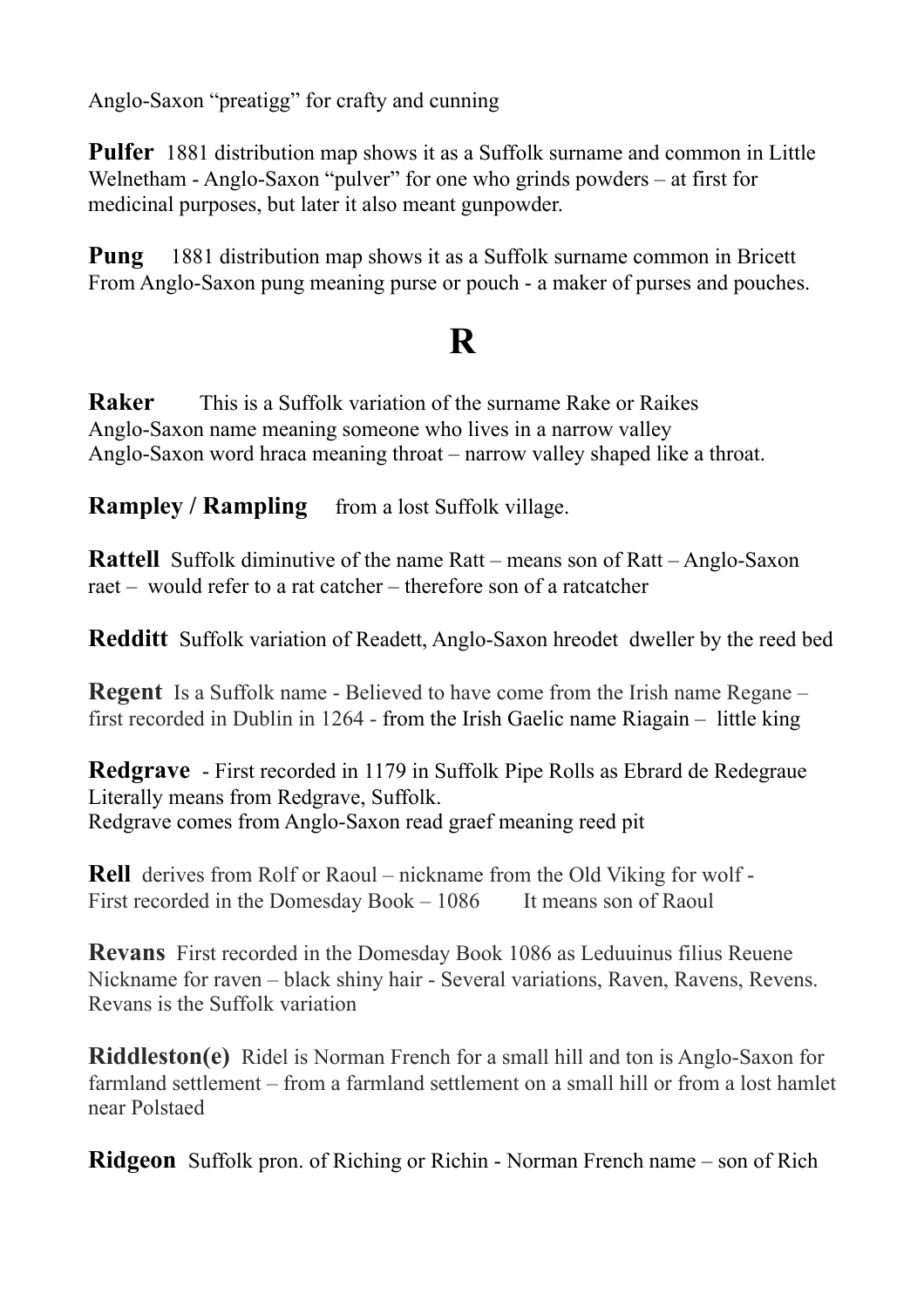**Rieman** Suffolk variation of Rayman, Ryman - Anglo-Saxon for dweller by the low lying land or stream - First recorded in 1327 as Robert Ryman

**Ringshall / Ringshaw** Domesday Book in Suffolk - 1086 Godric de Ringeshale from Ringshall, Suffolk - Ringshall is derived from a nook of land, secluded spot or shelter, healh belonging to a Danish chieftain called Hrings

**Risby** First recorded in 1112 in Bury St Edmunds as Wilfric de Rysebi Literally from Risby Suffolk and the surname distribution map would confirm that Risby is pure Viking - By is the Viking equivalent of bergh, borough and bury – a fortified hill or farm area belonging to Danish chieftain Hrisa

**Risher** is the Suffolk variation of Rusher – from Anglo-Saxon rysc meaning rush – dweller among the rushes

**Riveron** Norman French - Came over with William the Conquerer in 1066 Means from Reveillon, Orne

**Rookard** Rookard is Anglo-Saxon for rook yard – someone who lives near a yard with loads a rooks. A yard in medieval times was roughly 30 acres, and long and narrow in strips and was part of the feudal system

**Rozier** Number of variations – but Rozier is the Suffolk variation It's a Huguenots Protestant refugee surname - – a grower of roses – rose petals were used in medieval period for medicines as well as for perfume and textile dyes.

**Ruffels** – Viking name via the Normans - Old Viking name hrodwulf later hrolfr – a nickname associated with the wolf Normans introduced the name as Rolf and as such - Recorded in the Domesday Book Ruffels would have been recorded later as a diminutive of Rolf

**Ruman** Rue is Anglo-Saxon for dweller in a row of houses. Only in Suffolk, the name was extended to - the man who lives in a row of house – Rueman

**Rumbellow** First recorded in 1524 in Suffolk Subsidy Rolls as Robert Rombilow, and later, in Suffolk, as William Rumbilow – The surname comes from a local nickname for a sailor - from the meaningless combination of syllables sung as a refrain whilst rowing - *Hal an tow, jolly rumbelow, We were up long before the day 0.*

**Rushbrooke(e)** 1148 in Bury St Eds as Wudardus de Rosshebroke from Rushbrook Suffolk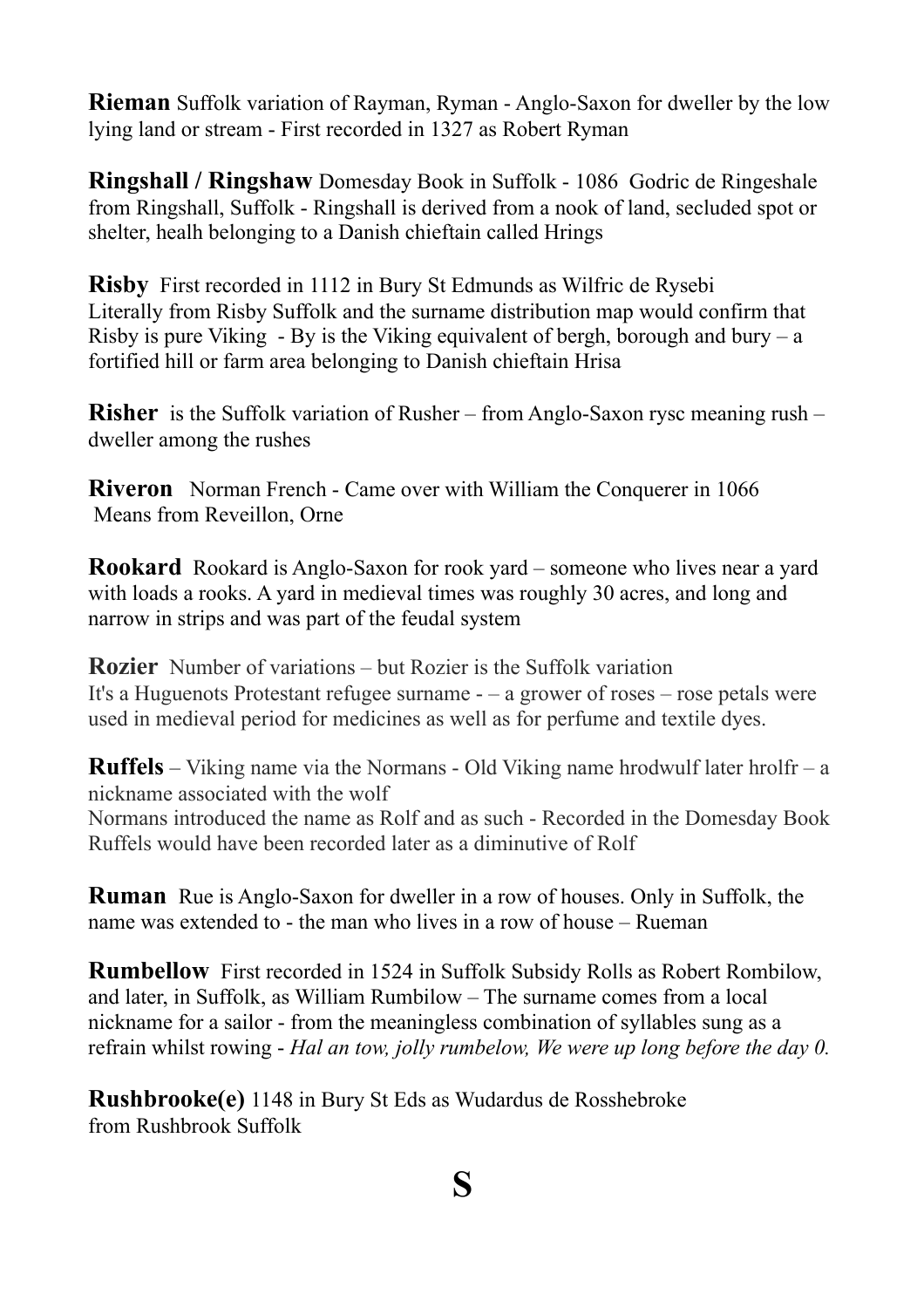#### **Sarff** These three names all have the same derivation, and are Suffolk **Scarce** variations of the Viking word for cormorant - skarfrs **Scarff**

**Saver** This is the Suffolk variation of the surname Saffer from the Norman French saffre meaning a glutton

**Sawer** First recorded as William Sawer in the Suffolk Subsidy Rolls 1524 From the Anglo-Saxon sawere – to sow – somone who sows seed.

**Scates** From the Middle English word scate or scaite – the fish Therefore a nickname – seller of fish – and Scates would be the son of the fish seller

**Scribner** – many variations of this name - From the Norman French – escrivain, meaning writer – someone who writes and copies books and manuscripts We also get the v sound being hardened up to sound more like a b. So from escrivain we get escribain and from that we get the surname Scribner- and words like scribe and scribble

**Scoggins** Suffolk variation of Viking nickname Skoggi - meaning the bearded one First recorded in Suffolk 1554 – William Scoggin Scoggins means the son of the bearded one

**Scotchmer** Refers to another lost village in Suffolk, Scotchmere – so called because there would have been an Irish settlement by a lake Scottas was Anglo-Saxon / Old Viking for Irish Scotchmer name was first recorded in Walsham le Willows in 1542 on the  $23<sup>rd</sup>$  July

**Scowen** – This surname derives from both the Anglo-Saxon and Ancient Celt It's a word that the Anglo-Saxons adopted from the Ancient Britons Someone who lives near an elderberry plantation or makes elderberry wine

**Seely** - There are very many variations of this name – Sealy, Sealey, Selly, Ceely, Ceeley, Zealy, Zelly, Sealig, etc etc – but Seely is the Suffolk variation. Comes from the Anglo-Saxon sealig meaning holy and according to the Surname dictionary - "Often misused in the phrase "Silly Suffolk"

**Segers** – Many variations, and quite a wide distribution – Segers is the Suffolk variation. First recorded in the Domesday Book 1086 -Anglo-Saxon sagar for sea spear – a sea warrior

**Selvage** – Many variations, but Selvage is Suffolk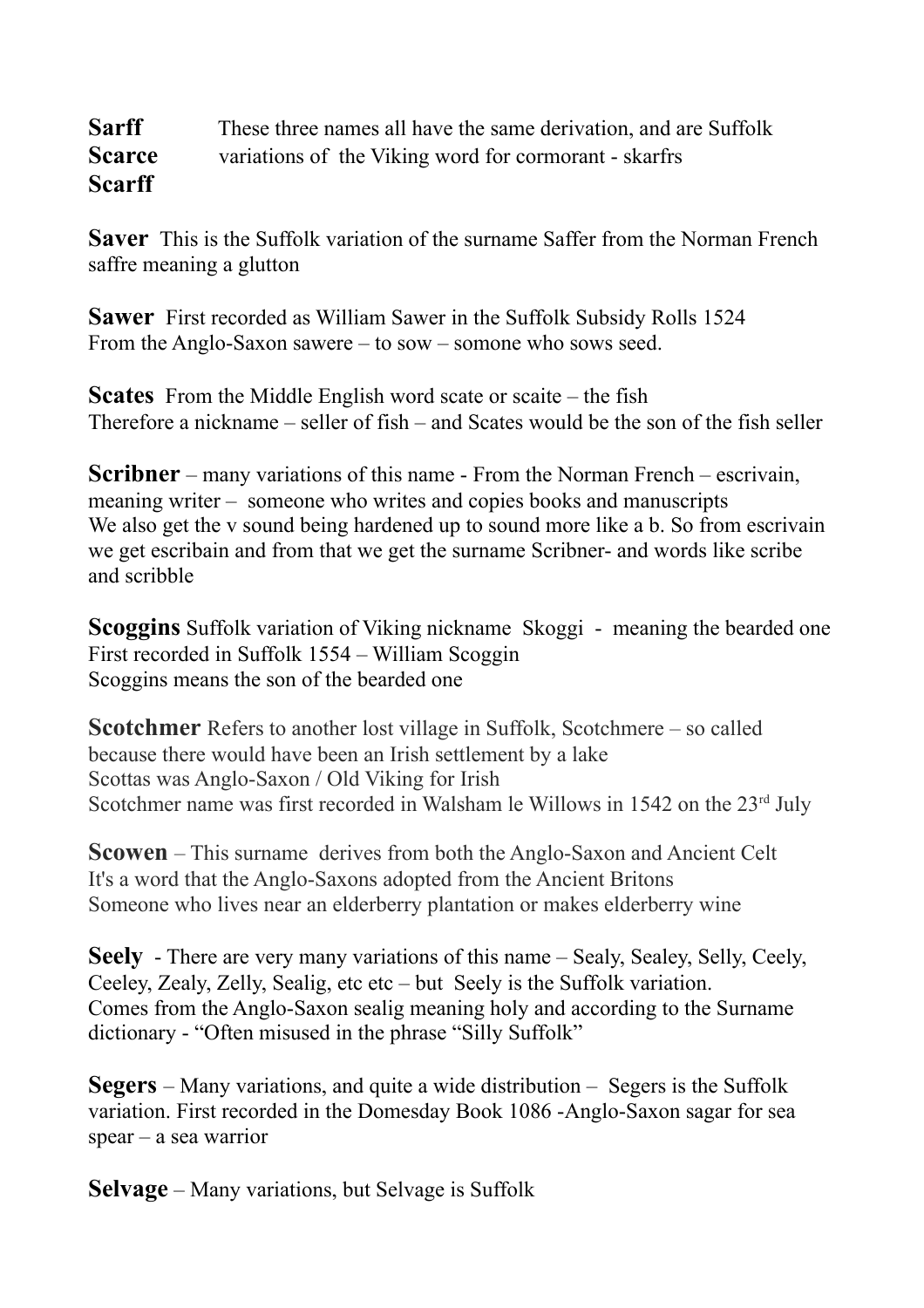Comes from the Norman French Salvage or Sauvage, meaning savage and wild

**Seman – Seamans** - Many variations, but Seamans and Seman are Suffolk First recorded in the Domesday Book 1086 and is Anglo-Saxon a sea man – sailor

**Shafe** - Many variations, but Shafe is the Suffolk variation. Comes from the Anglo-Saxon sceagh – dweller by the wood

**Shinn** – First recorded in 1165, Herveus Schin, in the Suffolk Pipe Rolls From the Anglo-Saxon scinn – pronounced shin by the Anglo-Saxons and skin by the Vikings – it's a trade name for a skinner

**Sibton** – First recorded in 1212 Pipe Rolls – Roger de Sibbeton – from Sibton.

**Sillett** First recorded in 1219 Suffolk Assize Rolls as Richard Silat Norman French for son of Sill – and Sill being short for Sylvester

**Simper** - First recorded in Suffolk as John Simper in the 1674 Suffolk Hearth Tax. Refers to Geoffrey de Clinton, chamberlain to Henry I, who came from Saint Pierre de Semilly – Normandy - Simper literally means from Saint Pierre

**Sissell** – It's the Suffolk dialect way of saying Cecil Cecil was first recorded in the Domesday Book, but it was later when Sissell was recorded in Suffolk - Saint Cecil was the patron saint of musicianers

**Skeet** There are other variations of the name which are East Anglian, but Skeet is Suffolk, and first recorded as Skeet in the Suffolk Subsidy Rolls in 1327 It's Viking skjotr for being fast and quick, fleet of foot.

**Songer** Distribution maps show it as very Suffolk and common in Raydon, Rendham and Somersham. Anglo-Saxon songere for a church singer – a chorister

**Spall** Many variations of the name, but Spall is the Suffolk variation and was recorded afore the Domesday Book and is an Old English byname A dialect way of saying St Paul - someone associated with a church called St Paul

**Spindler** Anglo-Saxon for a maker of spindles

**Spoore / Spore** First recorded in Suffolk in 1303 in the Feudal Aids records Anglo-Saxon spura meaning spur – Someone who is a spurrier

**Spraggins** – Son of Spragg – and Spragg was first recorded in Suffolk in the Subsidy Rolls in 1327 - Someone who is lively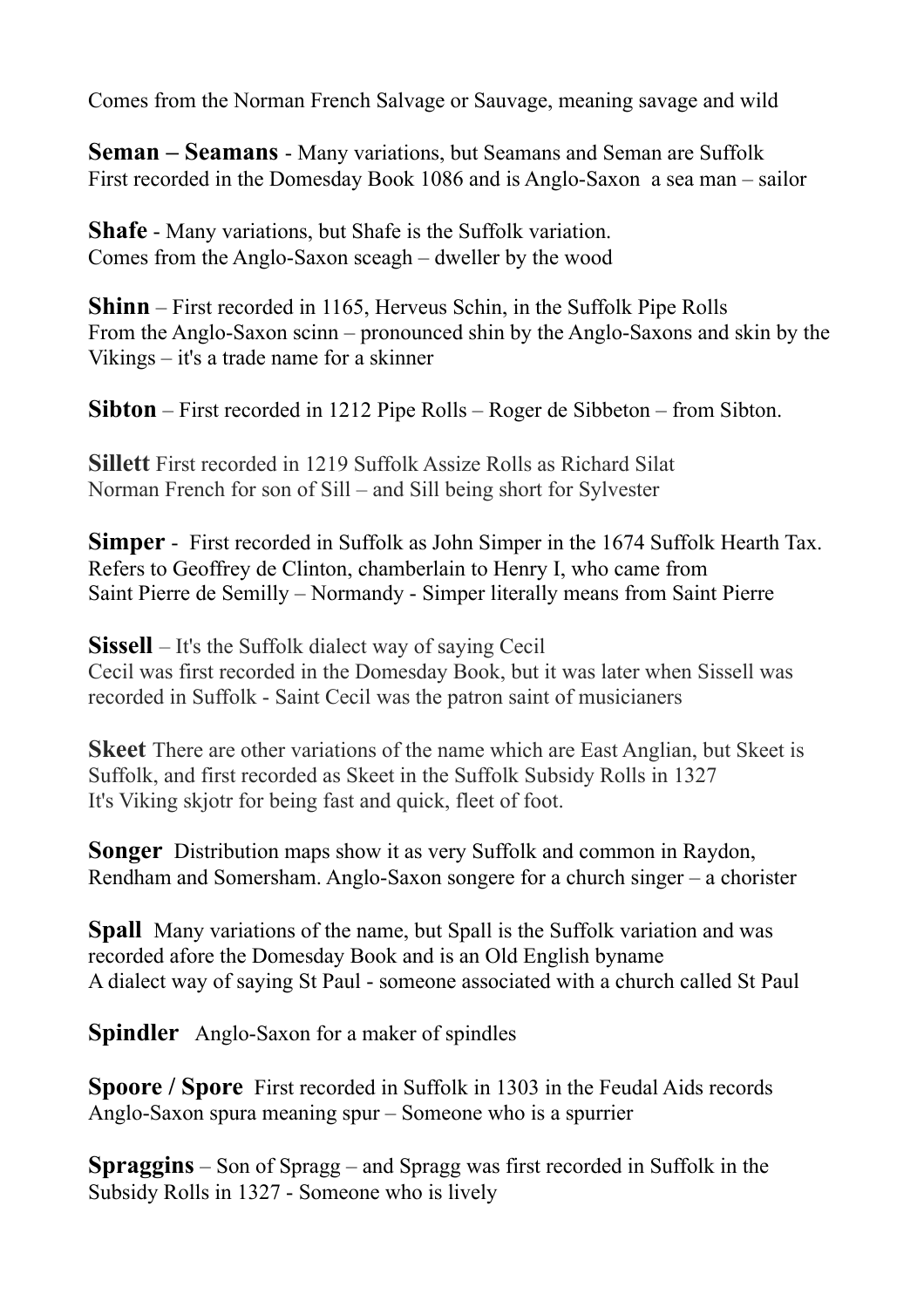**Squirrell** – first recorded in Suffolk in the 1274 Hundred Rolls Geoffrey le Esquirel - Norman French – le esquirel – later le squirrel A nickname for someone lively and agile

**Staff** First recorded in Suffolk Pipe Rolls 1177 as William Staf Anglo-Saxon and used by Chaucer as a type of leanness or thinness

**Stallworth** All three names derive from the lost 13<sup>th</sup> Century, **Stallworthy** Suffolk village ofStallworth or Stallworthy **Stollery** and Stollery is the local dialect pronunciation.

**Stammer** first recorded in the Domesday Book 1086 in Suffolk as Stanmer number of Suffolk recordings and in the 1674 Hearth Tax – first time as Stammers Anglo-Saxon – stanmer – meaning "stone fame" - someone who stands firm

**Stanard** First recorded in the Domesday Book in 1086 in Bury St Edmunds Many variations – eg Stanhard, Stanhart, Stannard and Stanart – but Stanard is the Suffolk variation - Anglo-Saxon nickname Stanheard – stone hard – could be a good warrior – or someone who stands by his faith – etc etc – immoveable

**Starn / Starns / Stearne / Stearns -** Many other variations but these four are the Suffolk ones - Anglo-Saxon styrne meaning severe, strict, uncompromising austere

**Steff / Stiff** First recorded in 1524 Suffolk Subsidy Rolls - unyielding and strong

| Steggals,     | Many variations but there two are Suffolk – dweller by the style  |
|---------------|-------------------------------------------------------------------|
| <b>Stegal</b> | These are Saxon names from the Anglo-Saxon word stigol            |
|               | Angle pronunciation is Styel – style – hence the surname "Styles" |
|               |                                                                   |

- **Stofer** 1568 Suffolk Subsidy Rolls as Gyelles Stofer
- **Stoffer** It is a nickname for Christopher

**Suggate** Many variations – But, Suggate is Suffolk, dweller by the south gate

**Suttle** The distribution maps show two locations – Suffolk and Yorkshire The Yorkshire Suttle literally means from Soothill, Yorkshire The Suffolk Suttle means crafty and cunning from the Norman-French word sotil

**Syrett** First recorded in the Domesday Book 1086 and many variations – Sired, Sirett, Sirette, Syrad, Syratt, and our Suffolk variation – Syrett Anglo-Saxon sigeraed – with the Angle pronunciation of syred or syrett meaning victory councel – a successful warrior and leader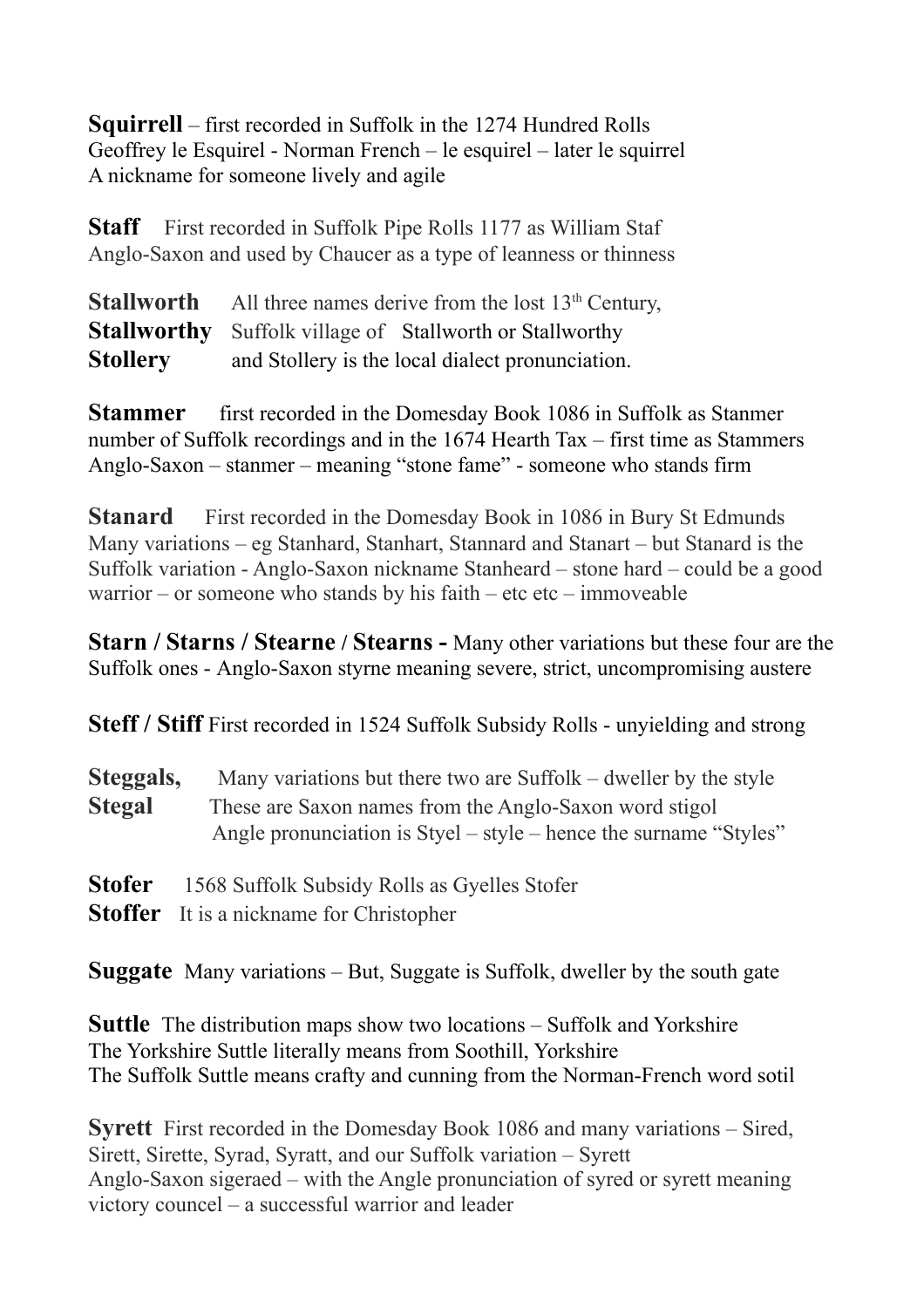**Thurkell** – First recorded in the Domesday Book 1086 in Suffolk. Many variations - but Thurkell is Suffolk and a less common variation of Thurkettle Viking name meaning – Thor's Kettle – and kettle in Norse mythology is a special cauldron from whence warriors are made – a special warrior from Thor's Kettle

**Tigar** First recorded in the Domesday Book 1086 in Suffolk. **Teager** Norman-French -Tigier – Anglo-Saxon Thiodger – people's spear – a warrior

**Tongate** Ton is Anglo-Saxon for a settlement from which we get the word town Someone who lives by the ton gate or the town gate

**Tydeman** This is a Suffolk variation of Tiddeeman Anglo-Saxon Teodingmann – the chief man of a tithing, originally ten householders

# **U**

**Ungless** – This is the Suffolk variation of Uncles – first recorded 1200 as Uncle but in the Domesday Book as Ulfketel and Ulketel Christopher Ungle appears in the 1568 Suffolk Subsidy Rolls Quote from Oxford Dictionary of English Surnames "The Suffolk example, (Ungle), makes it clear we are concerned with only one name, the Viking, Ulfkettle – meaning wolf cauldron – which is common in that county". In Viking mythology many warriors from the cauldron (kettle) - from the wolf's kettle comes the protective warrior – and Ungless means the son of Ungle

**Upson / Upston** – First recorded in Suffolk in 1279 in the Hundred Rolls as Robert de Ubbeston and later the "B" softens up to John Upston 1524 in the Suffolk Subsidy Rolls - Literally, someone from Ubbeston

## **V**

**Vandeville** first recorded in 1550 in the Calendar of Patent Rolls Vanderville derives from a Dutch name meaning "van der veld". Someone who lives or makes a living "from the field"

**Vineyard** A Suffolk variation of Winyard, Wingard – first recorded in 1212. A worker in the vineyard and comes from the Anglo-Saxon win geard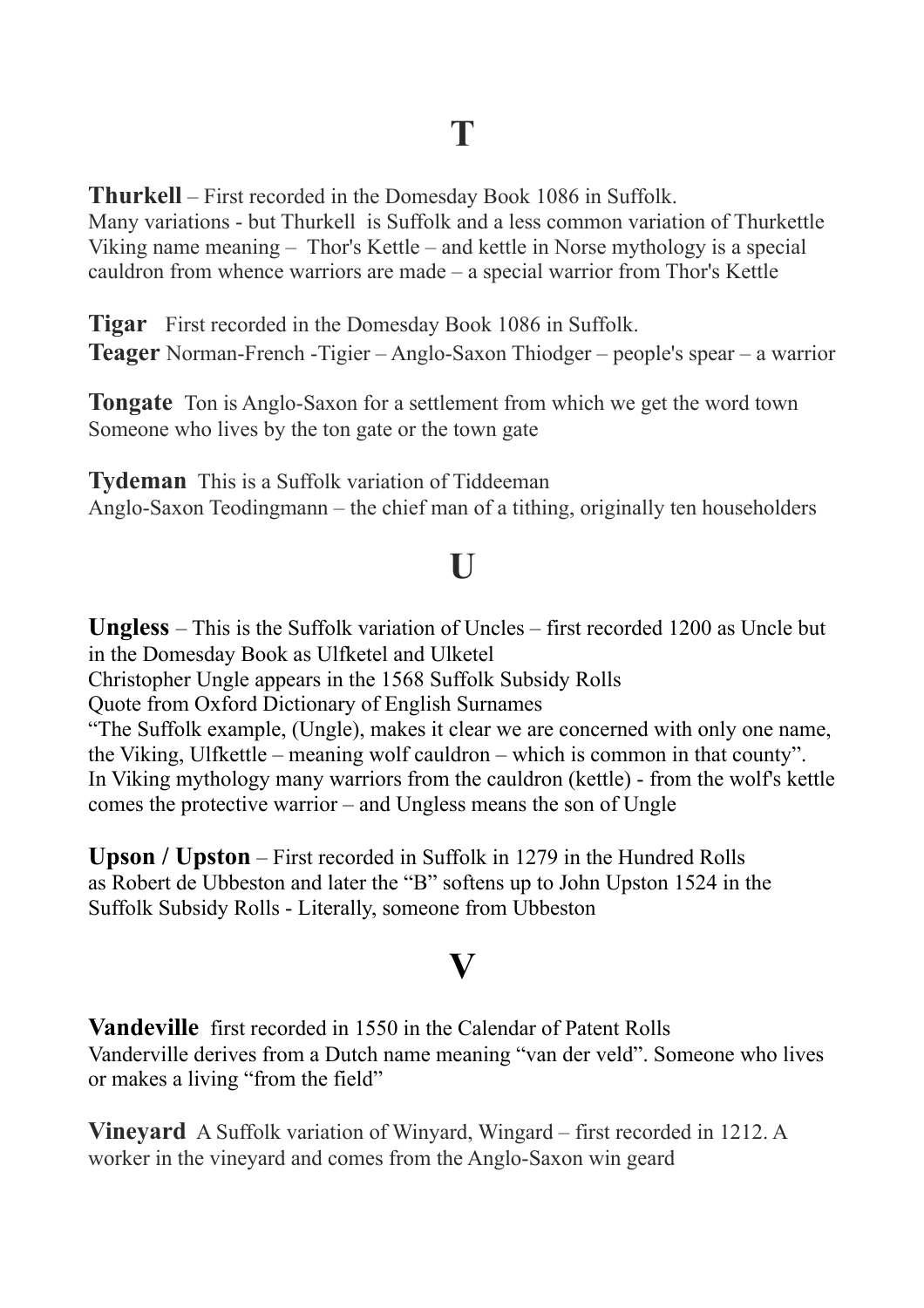### **W**

**Wansey** – Domesday Book in 1086 in Suffolk – Hugo de Wanceio Norman-French - from Wanchy in Seine-Inferieure

**Washbrook** – First recorded in Pleas before the King or Justices in 1202 in Suffolk John de Wassebroc – from Washbrook, Suffolk

**Watsham** - First recorded in the Bury St Edmunds Subsidy Rolls in 1190 as Osbert de Wachesham and it means – from Wattisham in Suffolk

**Went** - First recorded in the Suffolk Hundred Rolls in 1275 as Henry de la Wente and also Henry atte Wente - From the Middle English "wente" - meaning – crossroads – therefore dweller by the cross-roads

**Westbroom –** From the name of a lost Suffolk village which is now incorporated in Woolpit. Between Broom Hill Lane and Lower Broom Road

**Wetheringsett** – from Wetheringsett in Suffolk

**Whatling** Other variations are more widespread but Whatling is very Suffolk. First recorded in Suffolk in 1524 in the Subsidy Rolls - From the Anglo-Saxon Hwaetling - Hwaet ling – son of hwaet – hwaet means active bold and brave

**Whayman** – Suffolk variation of Wyman which was first recorded in the Domesday Book and first recorded in Suffolk as Whayemonde in 1568 Subsidy Rolls From Anglo-Saxon – Wigmund – pronounced Whaymand - "War Protector"

**Whistlecraft** – First recorded - Suffolk Subsidy Rolls,1524 as Thomas Wyslylcroft Anglo-Saxon for dweller at the croft by the "twisla" - a fork in the river

**Whymark** – Domesday Book 1086 as Robertus filius Wimarc in Essex without the "h" and the Suffolk variation with the "h" came later They came over in 1066 and were Breton mercenaries – and the Breton name was Wuihomarch – and it meant someone worthy to have a horse

**Winney / Winny** – First recorded in Suffolk in 1205 in the Feet of Fines as Wengeue pronounced winyey - Anglo-Saxon - Wyngoefu – meaning "Joy Battle"

**Woolnough** – Other variations – but Woolnough is the Suffolk variation First recorded in Suffolk in Bury St Edmunds as Godwine Hulnoth – many other recordings in Suffolk including John Woolnough in the Suffolk 1674 Hearth Tax. Anglo-Saxon nickname relating to the legendry wolf. Means "wolf boldness"